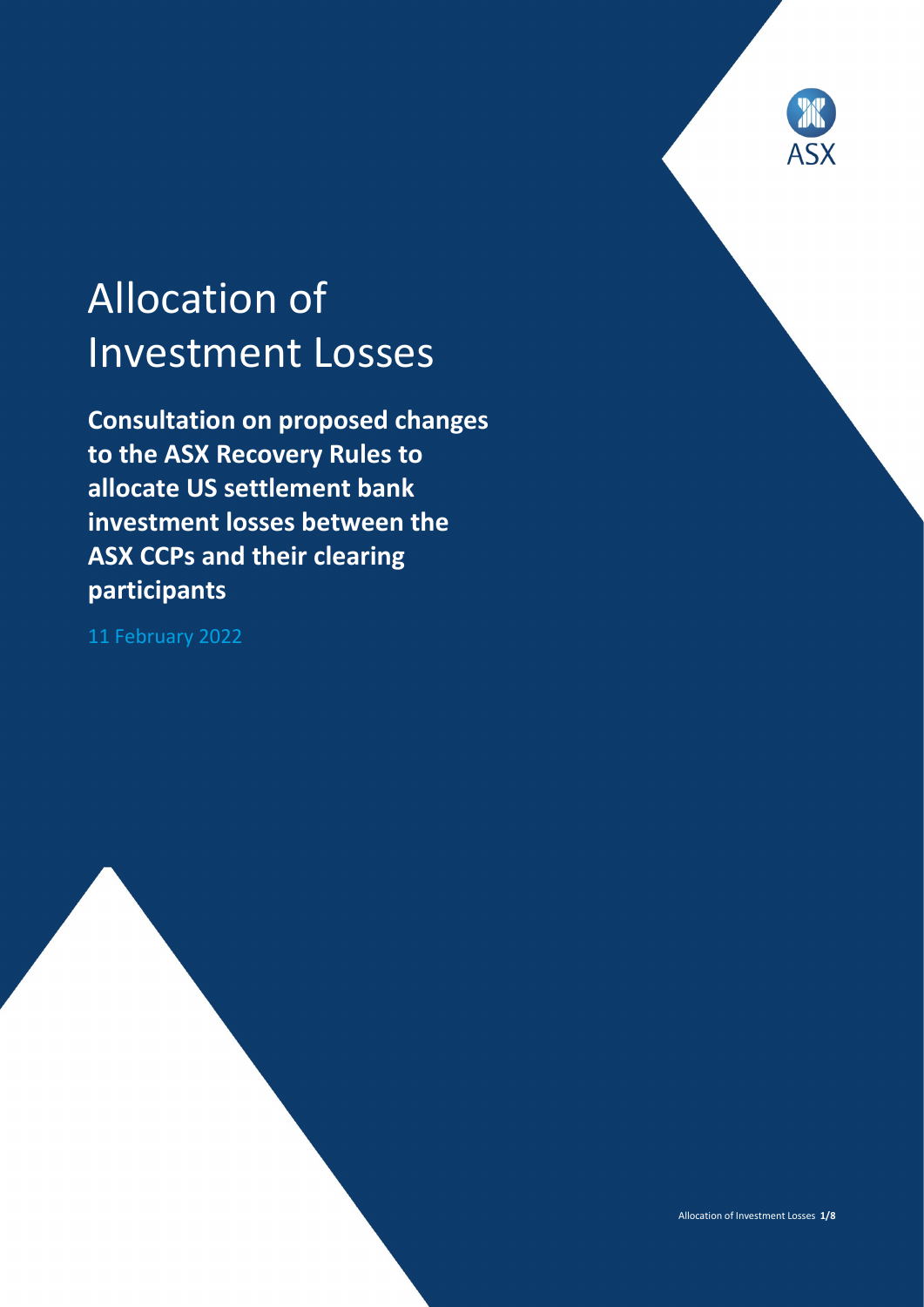#### **Invitation to comment**

ASX is seeking submissions on the issues canvassed in this paper by Friday 25 March 2022. Submissions should be sent to: samantha.hettihewa@asx.com.au

If you would like your submission, or any part of it, to be treated as confidential, please indicate this clearly. All submissions will be provided to regulators on request. They may also be published on the ASX website, unless they are clearly marked as confidential or ASX considers that there are reasons not to do so.

ASX is available to meet with interested parties for bilateral discussions on these matters.

#### **Contacts**

For general enquiries, please contact: **Samantha Hettihewa** Senior Manager, Clearing Risk Policy & Management **T** +61 (0)2 9277 0939 **E**

samantha.hettihewa@asx.com.au

Media enquiries, please contact: **Mr David Park** Senior Adviser, Media and Communications

**T** 02 9227 0010

**E** david.park@asx.com.au

# **Contents**



| Proposed Amendments to the ASX Recovery Rules and Handbook 3 |  |
|--------------------------------------------------------------|--|
|                                                              |  |
|                                                              |  |

#### Next Steps 8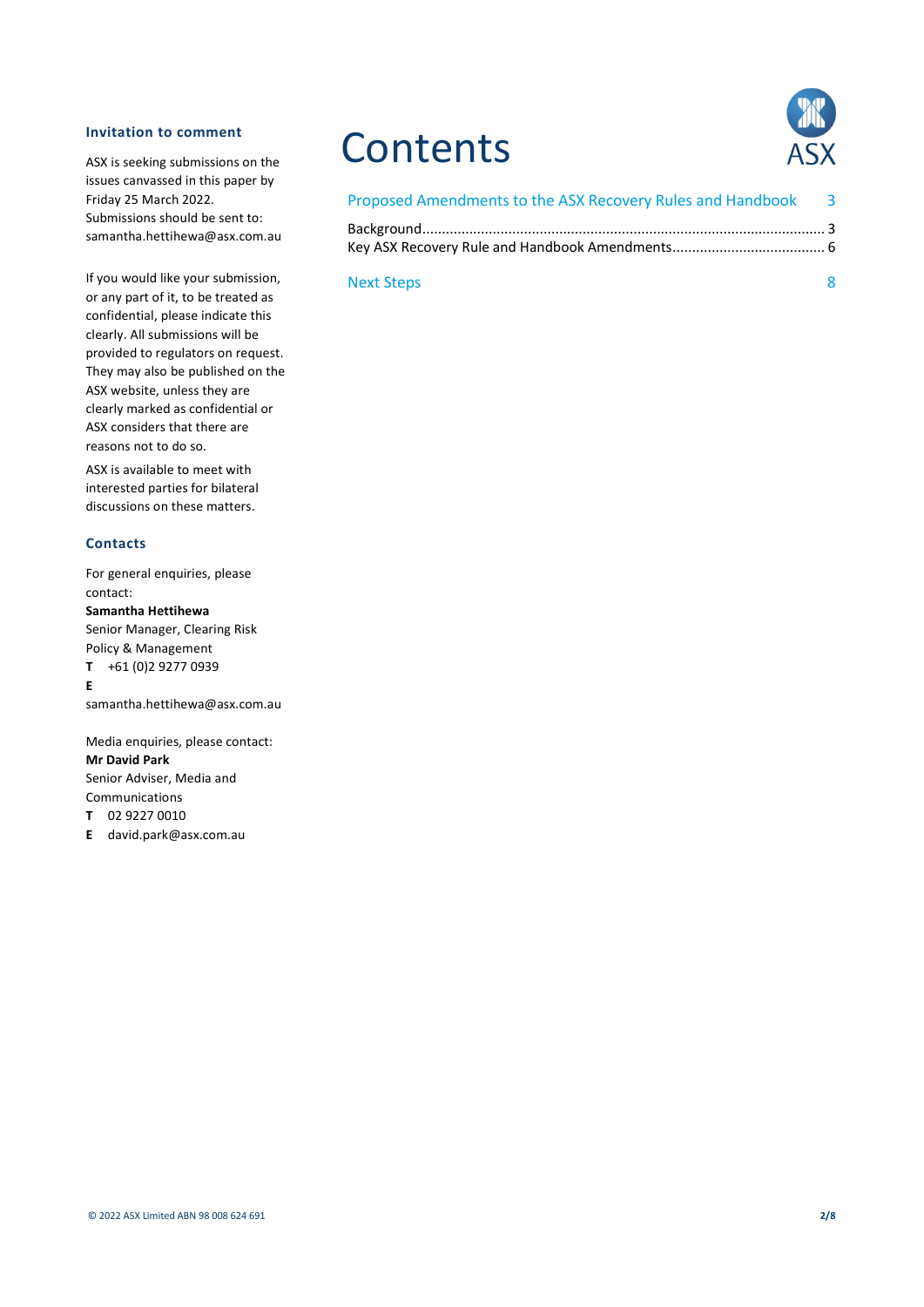

## Allocation of Investment Losses

**Consultation on proposed changes to the ASX Recovery Rules to allocate US settlement bank investment losses between the ASX CCPs and their clearing participants**

#### 11 February 2022

#### Introduction

This consultation paper covers changes to the ASX Recovery Rules and Handbook that ASX proposes to make to address the investment exposure of clearing participants of ASX Clear (Futures) (**ASXCLF**) and ASX Clear to US settlement banks arising from the inclusion of variation margin exposures in ASXCLF's overnight (2am) margin calls. The proposed amendments will ensure that only clearing participants of ASXCLF will be exposed to the insolvency of the US settlement banks and the extent of that exposure will depend on the three components outlined in this consultation paper. ASX's proposed approach to loss allocation recognises that: all ASXCLF clearing participants benefit from the overnight margin process; the mutualisation of settlement bank losses will avoid the risk of concentration of loss allocation to a small number of clearing participants; and there should be a 'user pays' element where clearing participants whose activities directly result in exposure incur a higher share of any loss. As a result, while all ASXCLF clearing participants will be exposed to a US settlement bank loss, those clearing participants that are in scope for overnight margining, and those clearing participants who have also paid USD funds to ASXCLF in the prior default fund commitment period will each bear a greater proportion of any loss.

ASX's proposed amendments to the ASX Recovery Rules outlined in this Consultation Paper are included as Attachment A.

This consultation paper seeks feedback from stakeholders on the proposed amendments to the ASX Recovery Rules and Handbook to implement these changes. Subject to consultation feedback and regulatory clearance, it is expected that the amendments to the ASX Recovery Rules and Handbook will be implemented by the end of Q2 2022.

Responses to this Consultation Paper should be submitted to ASX by Friday 25 March 2022.

#### **Proposed Amendments to the ASX Recovery Rules and Handbook**

#### **Background**

In response to a recommendation in the RBA's FY20 FSS Assessment, ASXCLF is looking to extend the scope of its existing overnight margin process to include calling collateral to cover mark-to-mark (i.e. variation margin type) exposures. However, using the existing overnight margin process to call USD cash collateral to cover the variation margin/mark-to-market exposures will increase the investment exposure to the US settlement banks used to hold the USD cash collateral called (this USD cash collateral is returned to clearing participants once the subsequent 8am AUD intra-day margin run (which incorporates exposures at 2am) is settled).

Under the existing ASX Recovery Rules, any investment loss in excess of \$75m is allocated to clearing participants across both ASX CCPs pro rata based on total funds paid to the ASX CCP without regard to currency. This reflects that ASX has set aside \$75m of its own capital to cover losses associated with the default of an investment counterparty. Investment limits for US Settlement banks (which are set as part of the ASX Clearing Corporation (**ASXCC**) Investment Mandate) have also been set at \$75m in line with other limits for Authorised Deposit Taking Institutions. Consequently, there has been no potential for an investment loss to exceed \$75m.

However, with the inclusion of variation margin/mark-to-market exposures in the 2am margin calculation, investment limits for each US settlement bank are being increased to higher amounts to accommodate the potentially larger margin calls. This will mean that clearing participants will be liable for any investment losses incurred on settlement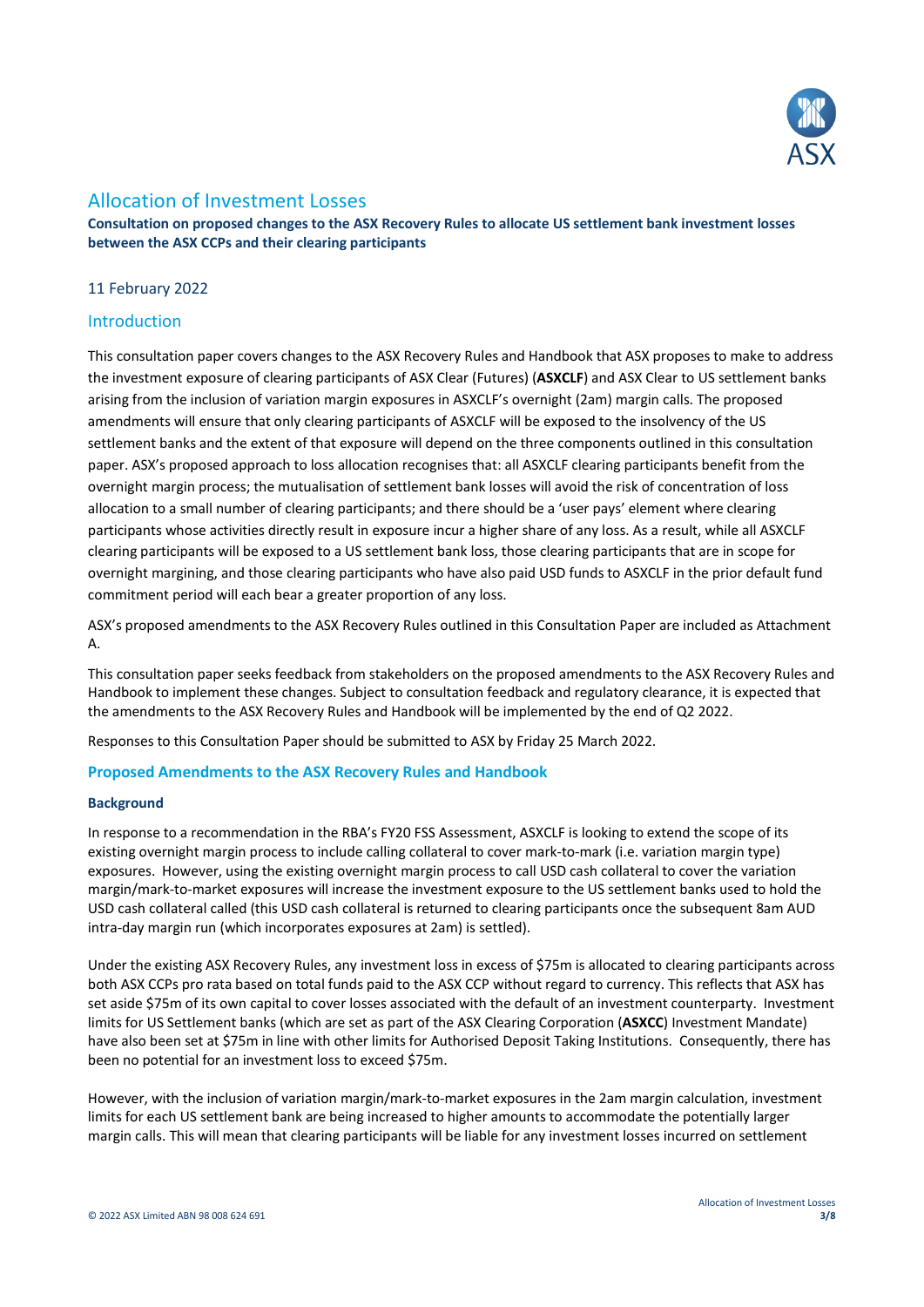

bank exposures greater than \$75m up to the amount of the limit. Limits will be reviewed annually in line with the annual review of the ASXCC Investment Mandate and communicated to clearing participants via the Risk Consultative Committees.

Under the existing Recovery Rules, setting settlement bank limits greater than \$75m has the unintended consequence that clearing participants of ASX Clear will be exposed to the risk of US settlement bank insolvency even though they do not pay margins in USD.

The existing rules also mean that the sole determinant of the amount of any USD settlement bank loss allocated to a clearing participant is its relative share of total cash collateral lodged by participants **across all currencies** at the time of default by the US settlement bank. This means that a clearing participant lodging significant amounts of non-cash collateral to meet its AUD Initial Margin obligations would have a lower loss allocation notwithstanding the lack of any link between this AUD collateral choice and the amount of the USD settlement bank loss. It also means that clearing participants do not know at any point in time their percentage share of any USD settlement bank losses.

#### **Proposed approach**

Under the proposed approach, the allocation of USD settlement bank losses will be restricted to ASXCLF clearing participants. However, an ASXCLF clearing participant which is in default when losses are being allocated will not be allocated any of these losses (so as to ensure that the collateral held from that participant is fully available to cover potential losses incurred by ASXCLF in closing out the defaulting participants positions). Each clearing participant's share of loss will be made up of three components each with its own weighting - details of each component are set out in the table below. The weightings allocated to each component are intended to achieve an approximate equivalence between:

- **Mutualisation** given that all clearing participants benefit from the overnight margin process Component 1 and Component 2 (part)
- **"User pays**" where clearing participants whose activities have or could result in USD settlement bank exposures incur a higher share of any loss - Component 2 (part) and Component 3

The weightings are intended to avoid the risk of concentration of loss allocation to a small number of clearing participants – they also provide a benefit to clearing participants within the scope of the overnight margin process who reduce the amount of risk to USD settlement banks through the use of non-cash collateral and/or maintaining an additional AUD buffer.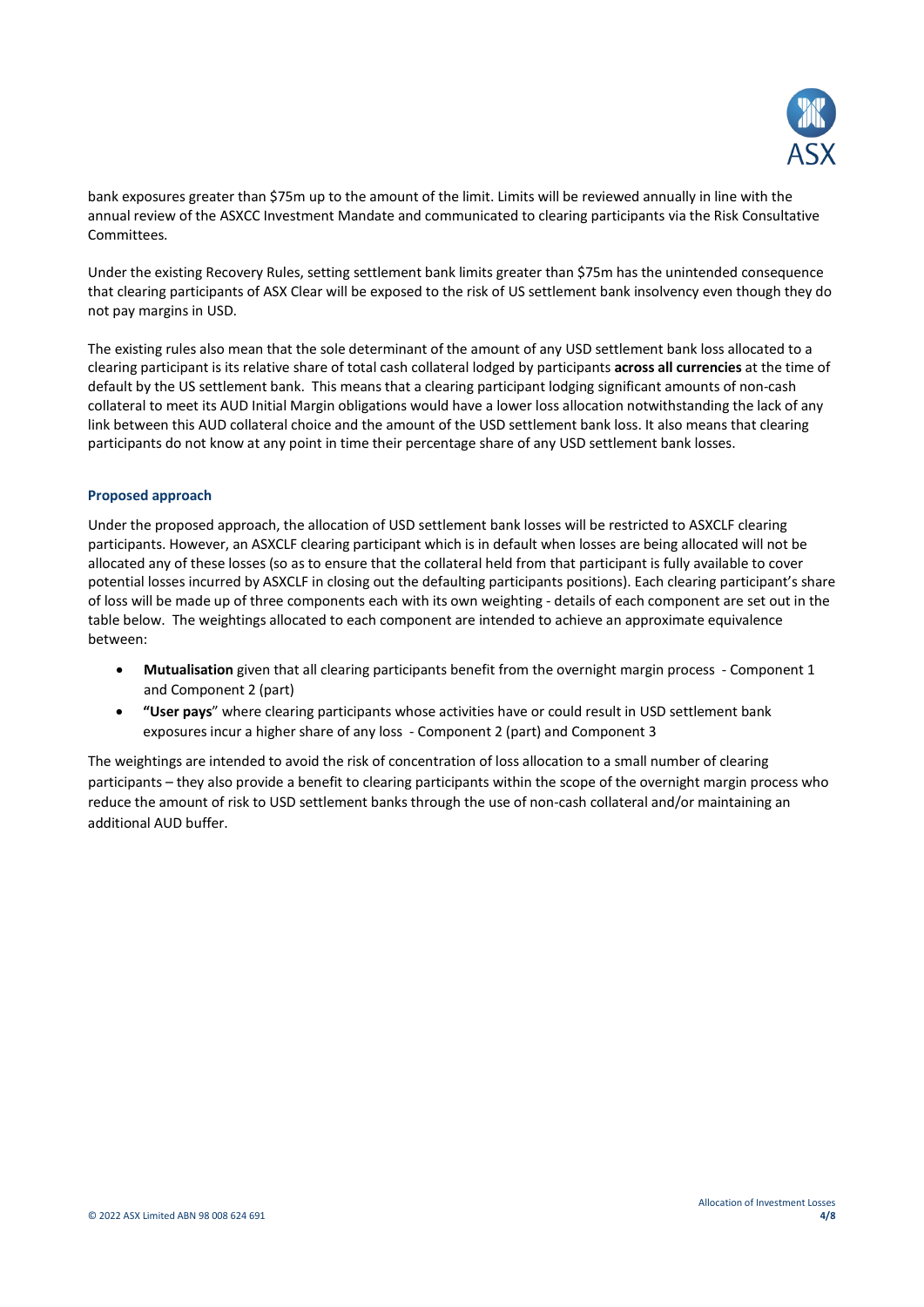

| <b>Component</b>                                                                                                                                                         | <b>Objective &amp; Scope</b>                                                                                                                                                                                                                                                                                                                      | Weighting | <b>Rationale and calculation</b>                                                                                                                                                                                                                                                                                                                                                                                                                                                                                                                                                                                                                                                                                                                                                                                                                                                                                                                                                                                    |
|--------------------------------------------------------------------------------------------------------------------------------------------------------------------------|---------------------------------------------------------------------------------------------------------------------------------------------------------------------------------------------------------------------------------------------------------------------------------------------------------------------------------------------------|-----------|---------------------------------------------------------------------------------------------------------------------------------------------------------------------------------------------------------------------------------------------------------------------------------------------------------------------------------------------------------------------------------------------------------------------------------------------------------------------------------------------------------------------------------------------------------------------------------------------------------------------------------------------------------------------------------------------------------------------------------------------------------------------------------------------------------------------------------------------------------------------------------------------------------------------------------------------------------------------------------------------------------------------|
| 1: Clearing<br>participant's Default<br><b>Fund contribution as</b><br>a % of total<br>contribution from all<br>clearing participants                                    | <b>Objective: Mutualisation</b><br>Scope: All ASXCLF<br>clearing participants<br>irrespective of whether<br>they are within the scope<br>of the 2am call                                                                                                                                                                                          | 40%       | All clearing participants benefit from the overnight<br>margin process as it reduces exposures to (and default<br>losses from) clearing participants within the scope of the<br>process. Therefore all clearing participants should bear<br>some element of any USD settlement bank loss.<br>Calculation uses actual Default Fund contribution except<br>OTC contributions which are scaled/reduced by<br>reference to OTC/ETD margin ratio for the 3 month<br>period used to size the ETD contributions. This use of an<br>adjusted OTC contribution is intended to reflect the order<br>of magnitude difference between exposures from ETD vs<br>OTC to avoid a disproportionate allocation to OTC<br>clearing participants. $1$<br>There is no specific recognition (other than the impact on<br>the averages used in Component 3 below) if a clearing<br>participant which is within the scope of the overnight<br>margin process provides non-cash collateral.                                                 |
| $2 - Clearing$<br>participant's Default<br><b>Fund contribution as</b><br>a % of total<br>contributions from<br>clearing participants<br>within the scope of<br>2am call | <b>Objective: Mutualisation</b><br>& "(Potential) User pays"<br>Scope: Applies to only<br>those clearing<br>participants who are<br>within the scope of the<br>overnight margin<br>process.<br>Note: Inclusion within<br>the scope is based on the<br>materiality of the<br>exposures and activity of<br>the individual clearing<br>participants. | 20%       | All clearing participants which are within the scope of the<br>overnight margin process may have positions which<br>result (via the 2am call) in USD settlement bank<br>exposures. Their loss allocation should reflect this<br>potential exposure. Actual exposures from clearing<br>participants are reflected in Component 3 below.<br>OTC contributions are adjusted as per Component 1.<br>(Note: The more participants that are included in the<br>scope of the overnight margin process, the more this<br>Component 2 converges with Component 1. If all clearing<br>participants are in scope, then the distinction being made<br>in this Component between Mutualisation and "User<br>pays" effectively disappears and this Component is a<br>Mutualisation component).<br>With the introduction of the enhanced overnight margin<br>process to include VM/MtM exposures, 13 out of the 16<br>ETD clearing participants will be within scope $-$ these 13<br>include 4 of the 8 OTC clearing participants. |
| 3: Average USD cash<br>called over previous<br>3 months as a % of<br>the total average<br><b>USD cash called over</b><br>the previous 3<br>months.                       | <b>Objective: Mutualisation</b><br>& "(Actual) User pays"<br>Scope: Applies to all<br>clearing participants who<br>have actually paid USD                                                                                                                                                                                                         | 40%       | An element of the loss allocation should reflect the<br>extent to which an individual clearing participant has<br>actually paid USD cash during the quarter. Any such<br>amounts are a function both of the "random"<br>distribution of VM/MtM across clearing participants as<br>well as any steps taken by individual participants to                                                                                                                                                                                                                                                                                                                                                                                                                                                                                                                                                                                                                                                                             |

<span id="page-4-0"></span><sup>1</sup> During Q2 FY2022, average Initial Margin from OTC clearing participants of \$0.44bn amounted to only 5% of average Initial Margin of \$8.1bn from ETD clearing participants – equal amounts of default fund contributions of \$100m were held from both OTC clearing participants and ETD clearing participants.

1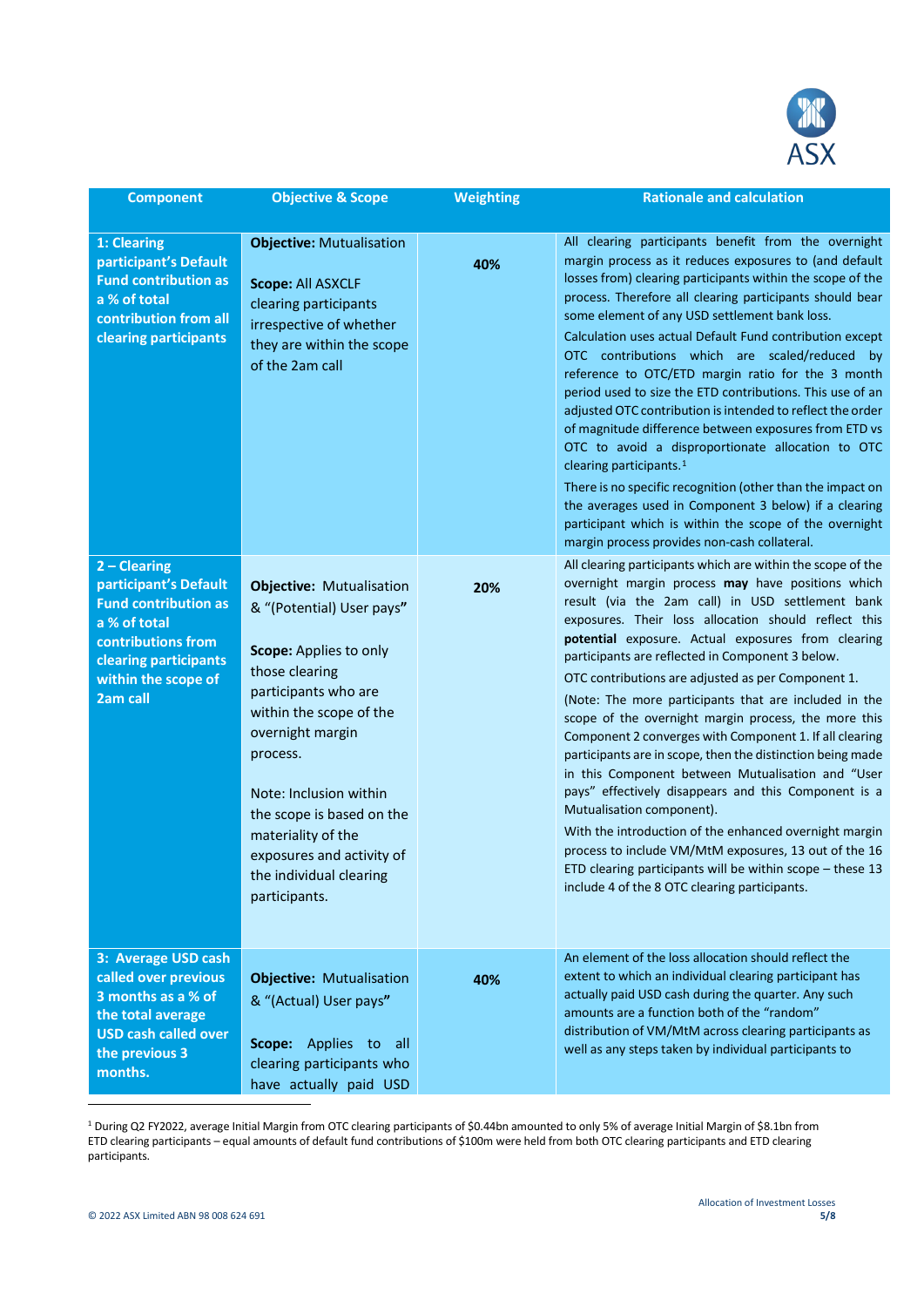

| Component | <b>Objective &amp; Scope</b>                                                                                                                                      | <b>Weighting</b> | <b>Rationale and calculation</b>                                                                                                                                                                                                                                                            |
|-----------|-------------------------------------------------------------------------------------------------------------------------------------------------------------------|------------------|---------------------------------------------------------------------------------------------------------------------------------------------------------------------------------------------------------------------------------------------------------------------------------------------|
|           | previous<br>the.<br>cash in<br>quarter. This calculation<br>will align with the quarter<br>determine<br>used<br>to<br>participants Default Fund<br>contributions. |                  | reduce the size of their USD cash call (for example by<br>providing non USD cash collateral).<br>Calculation is based on 3 month average USD cash<br>provided rather than at the point of USD settlement<br>bank default - this is to avoid possibility of<br>unrepresentative allocations. |

Each clearing participant's percentage share of settlement losses will be calculated every three months and fixed until the next three month calculation (in a similar way to the calculation of clearing participants default fund contributions and using the same three month period). Each clearing participant will be advised of its percentage share once calculated as well as the ASXCLF USD settlement bank limits in place - this will allow each participant to calculate the maximum dollar amount of potential losses it could be allocated (assuming there is no clearing participant in default at the time of loss allocation).

#### **Proposed approach to disclosing loss allocation to clients**

In the event of a US settlement bank insolvency, ASX proposes to allocate a clearing participant's portion of any resulting investment loss pro rata amongst its accounts (House and Client) provided that overnight margin monies (if any) across those accounts will be reduced before AUD funds. This approach is consistent with the existing rules framework that applies to the allocation of investment losses. However, ASX is mindful that setting US settlement bank limits greater than \$75m has the consequence that clients of ASXCLF clearing participants are exposed to the risk of US settlement bank insolvency and resulting losses. Accordingly, to ensure appropriate disclosure of this risk to clients, ASX proposes to: publish a 'Client Fact Sheet' on its website setting out the investment loss allocation process; and require clearing participants to provide their clients (i.e. immediate clients with whom the clearing participant has a client agreement) with, or direct their clients to, a copy of that Client Fact Sheet.

#### **Other proposed amendments**

ASX also proposes to take this opportunity to confirm that if there is an investment loss in circumstances where the investment limits approved by the ASX CCPs have been materially exceeded, clearing participants will bear the loss above \$75m but only up to the approved investment limits and the ASX CCPs will bear any loss above the approved investment limits.

ASX does not propose to make any changes to the existing loss allocation rules that would apply if multiple Investment Defaults occurred. If losses arose from one or more related Investment Defaults then the ASX contribution cap of \$75m would apply across those related investment defaults (refer Recovery Rule 6.2). For example, if the default of one US settlement bank caused the default of another US settlement bank, or if the default of two US settlement banks arose out of the same set of circumstances, then ASXCC might determine that these were related Investment Defaults and the ASX contribution cap of \$75m would apply across the aggregate of the losses arising from both Investment Defaults rather than to each Investment Default. Exactly how the loss allocation rules will apply in an investment loss scenario will depend on the particular facts.

#### **Key ASX Recovery Rule and Handbook Amendments**

#### **Rule 6.2 (Investment Default, Investment Default Declaration and Investment Loss)**

The proposed amendments clarify that: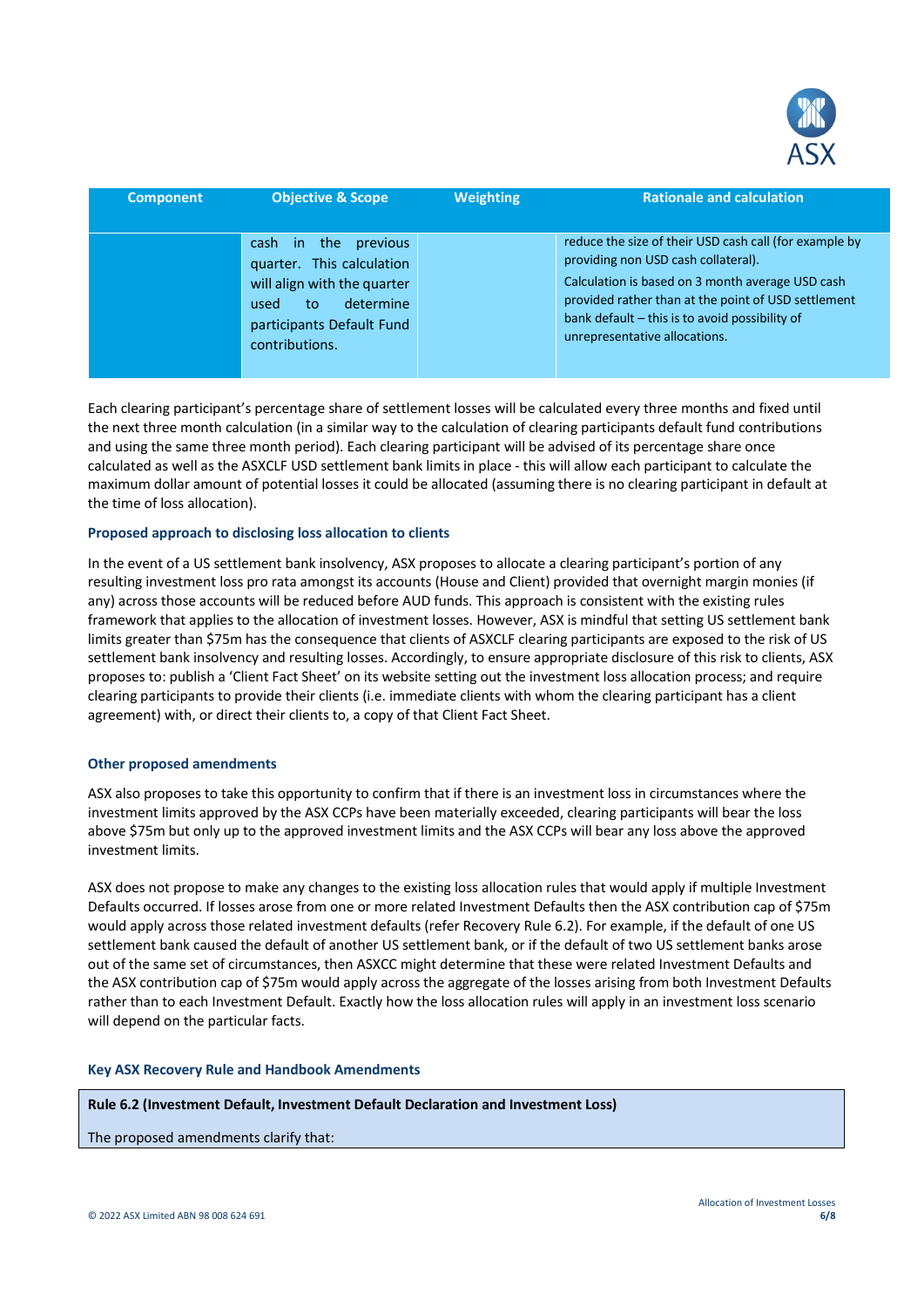

- even if there is an event of non-compliance there may still be a default declaration in respect of losses arising from that event.
- if there is an investment loss in circumstances where the investment limits approved by the ASX CCPs have been materially exceeded, clearing participants will bear the loss above \$75m but up to the approved investment limits and the ASX CCPs will bear any loss above the approved investment limits.

#### **Rule 6.3 (ASX CCP Investment Loss and Participant Investment Loss)**

The proposed amendments provide that where an investment loss arises from the investment of USD overnight margin monies then the investment loss will be allocated to ASXCLF only (rather than both ASX CCPs) and then, in turn, to ASXCLF clearing participants that are not in default at the time of allocation based on three factors. First, 40% of the investment loss will be allocated across all clearing participants based on their adjusted default fund contribution as last notified by ASXCLF. Second, 20% of the investment loss will be allocated across clearing participants that are within scope of the overnight margin process based on their adjusted default fund contribution as last notified by ASXCLF. Third, the remaining 40% of the investment loss will be allocated to clearing participants based on the average USD cash margin paid by the clearing participant to ASX Clear (Futures) in the prior default fund contribution period. A clearing participant's allocated loss will be its 'Participant OM Investment Loss'. A clearing participant that is in default at the time of allocation will not be allocated a 'Participant OM Investment Loss'.

#### **Rule 6.4 (Allocation to Participant Investment Loss)**

The proposed amendments provide that ASXCLF will allocate the clearing participant's Participant OM Investment Loss pro rata amongst its accounts (House and Client) provided that overnight margin monies (if any) across those accounts will be reduced before AUD funds. An account cannot be reduced to less than zero. Accordingly, if a Participant OM Investment Loss is greater than the total funds held by ASXCLF for the clearing participant as at the time of the Investment Default Declaration then the remaining portion of the OM Investment Loss will be reallocated among the other clearing participants of ASXCLF with available funds in accordance with the rules governing the original allocation. ASXCLF will notify a clearing participant of its Participant OM Investment Loss and the allocation between its relevant accounts. When ASXCLF returns USD overnight margin monies to a clearing participant it will be less the Participant OM Investment Loss allocated to the clearing participant. If ASXCLF reduces the AUD funds held for a clearing participant to meet the Participant OM Investment Loss, the clearing participant will be required to reinstate those funds on or before the next business day.

The proposed amendments require clearing participants of ASX Clear (Futures) to provide new and existing clients (i.e. immediate clients with whom the clearing participant has a client agreement) with, or direct their clients to, a copy of an Investment Loss Fact Sheet that will be published on ASX's website.

#### **Rule 6.5 (Reimbursement of Recovered Amounts)**

The proposed amendments provide that if ASXCLF subsequently recovers an amount of an investment loss attributable to USD overnight margining then it will reimburse clearing participants who were allocated a Participant OM Investment Loss on a pro rata basis.

#### **ASX Recovery Handbook: Rule 6.4 (Allocation to Participant Investment Loss)**

The proposed amendments to the ASX Recovery Handbook align the title of the procedure with the corresponding amendments to Rule 6.4. This will apply to AUD reductions that are made by ASX Clear (Futures) to satisfy a Participant OM Investment Loss.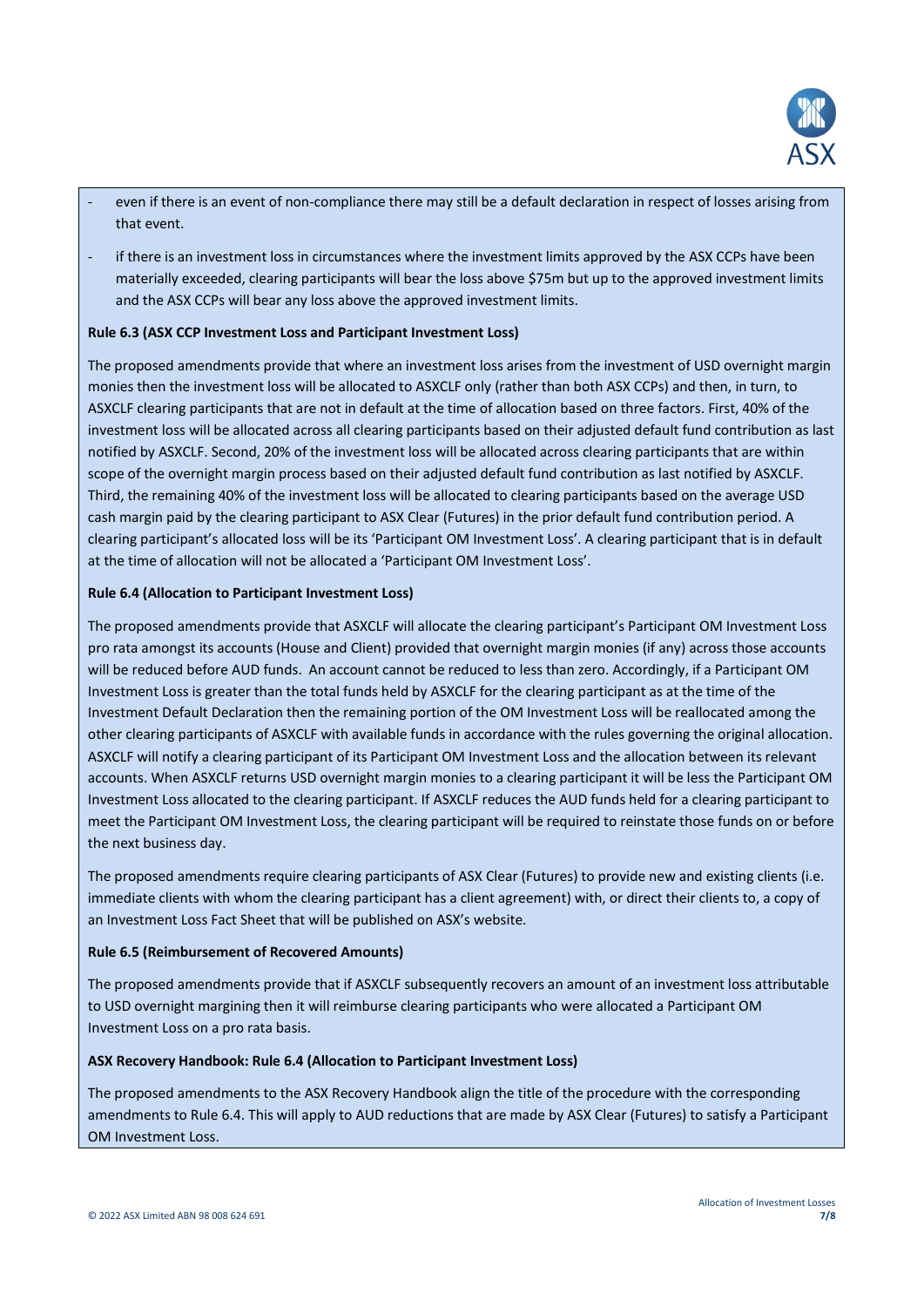

#### **Next Steps**

ASX seeks stakeholders' view on the draft amendments to the ASX Recovery Rules. Submissions should be made by Friday 25 March 2022.

ASX welcomes the opportunity to discuss the draft amendments with interested parties (refer to the contact details on page 2).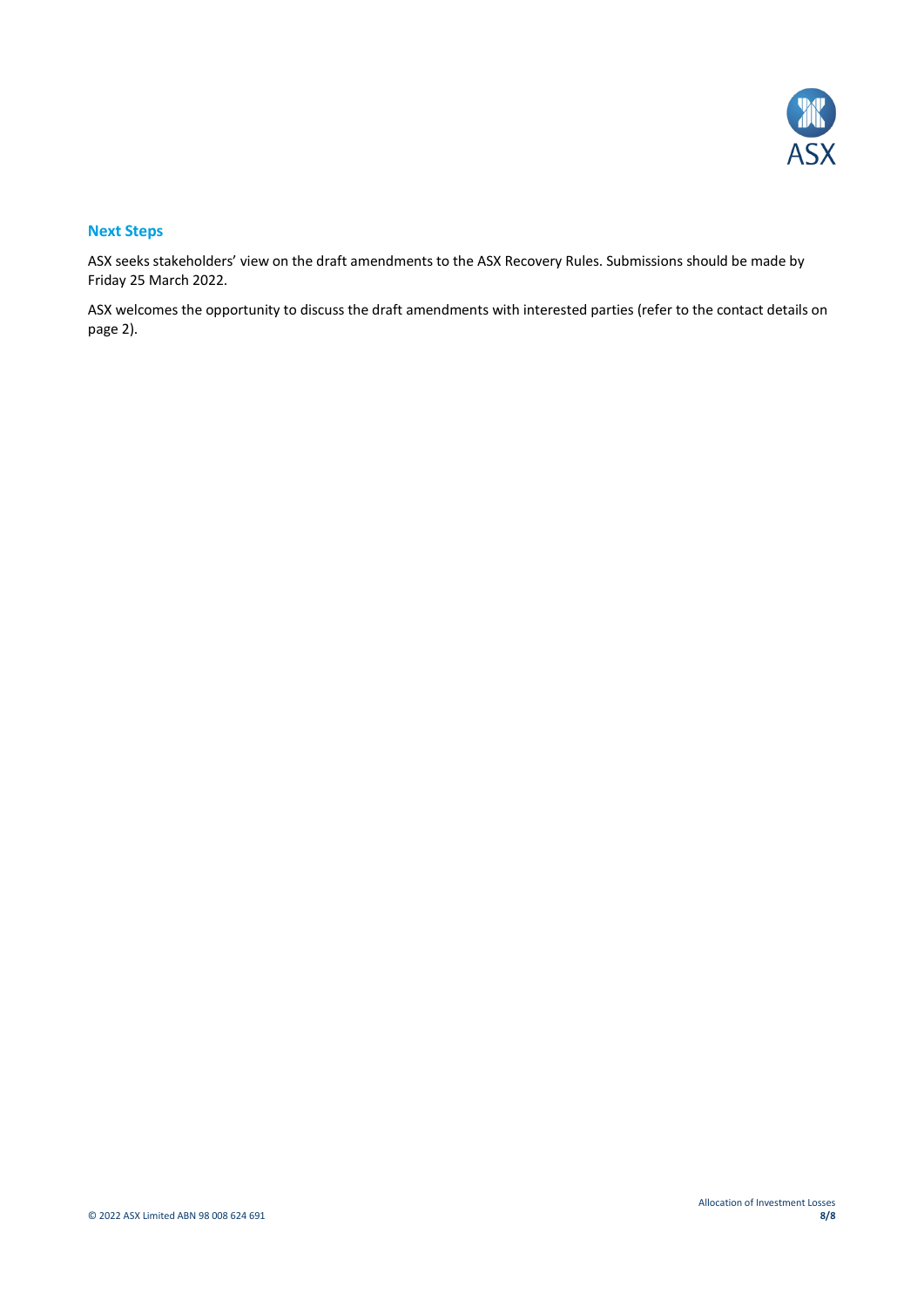# **ASX RECOVERY RULES**

…

# **SECTION 6 ALLOCATION OF INVESTMENT LOSSES**

## **6.1 ASX Investments and ASX Clearing Corporation**

Investments of funds received by ASX Clear and ASX Clear (Futures) are made by ASX Clearing Corporation Limited (referred to as *ASX Clearing Corporation*). These investments are referred to in this Rule 6 as *ASX Investments*.

## **6.2 Investment Default, Investment Default Declaration and Investment Loss**

Either of the following is an *Investment Default*:

- (a) the insolvency or default of the issuer of an ASX Investment, or the counterparty to ASX Clearing Corporation in respect of the ASX Investment. In the case of an ASX Investment which is a deposit, this includes the deposit-taking institution; or
- (b) a loss which has been recognised with respect to, or other recognised diminution in value of, an ASX Investment (including such loss or diminution which arises in connection with a restructuring or similar event which occurs in respect of the ASX Investment),

except to the extent that is a direct result of:

- (i) the fraud of ASX Clear, ASX Clear (Futures) or ASX Clearing Corporation; or
- (ii) a material non-compliance by the ASX CCP with its investment policy. For the avoidance of doubt, a material non-compliance by the ASX CCP with its investment policy does not preclude the occurrence of an Investment Default.

If an Investment Default occurs, then ASX Clearing Corporation may declare that an Investment Default has occurred (referred to as an *Investment Default*  **Declaration**) and determine, in its reasonable discretion, that a loss has been caused by or arises out of that Investment Default.

If ASX Clearing Corporation determines that the aggregate amount of losses following one or more related Investment Defaults (as determined by ASX Clearing Corporation in its reasonable discretion) is in excess of A\$75 million (referred to as the *Investment Loss Threshold*) then the amount of that excess (as determined by ASX Clearing Corporation) is the *Investment Loss* in respect of those Investment Defaults. For the purpose of determining the amount of an Investment Loss, if the ASX CCP has materially exceeded investment limits that it has approved in accordance with its investment policy then ASX Clearing Corporation must disregard losses to the extent that they exceed those approved investment limits.

Each ASX CCP will review the Investment Loss Threshold on at least an annual basis and, will consult with the Risk Committee in relation to any proposed changes in accordance with the ASX CCP Rules.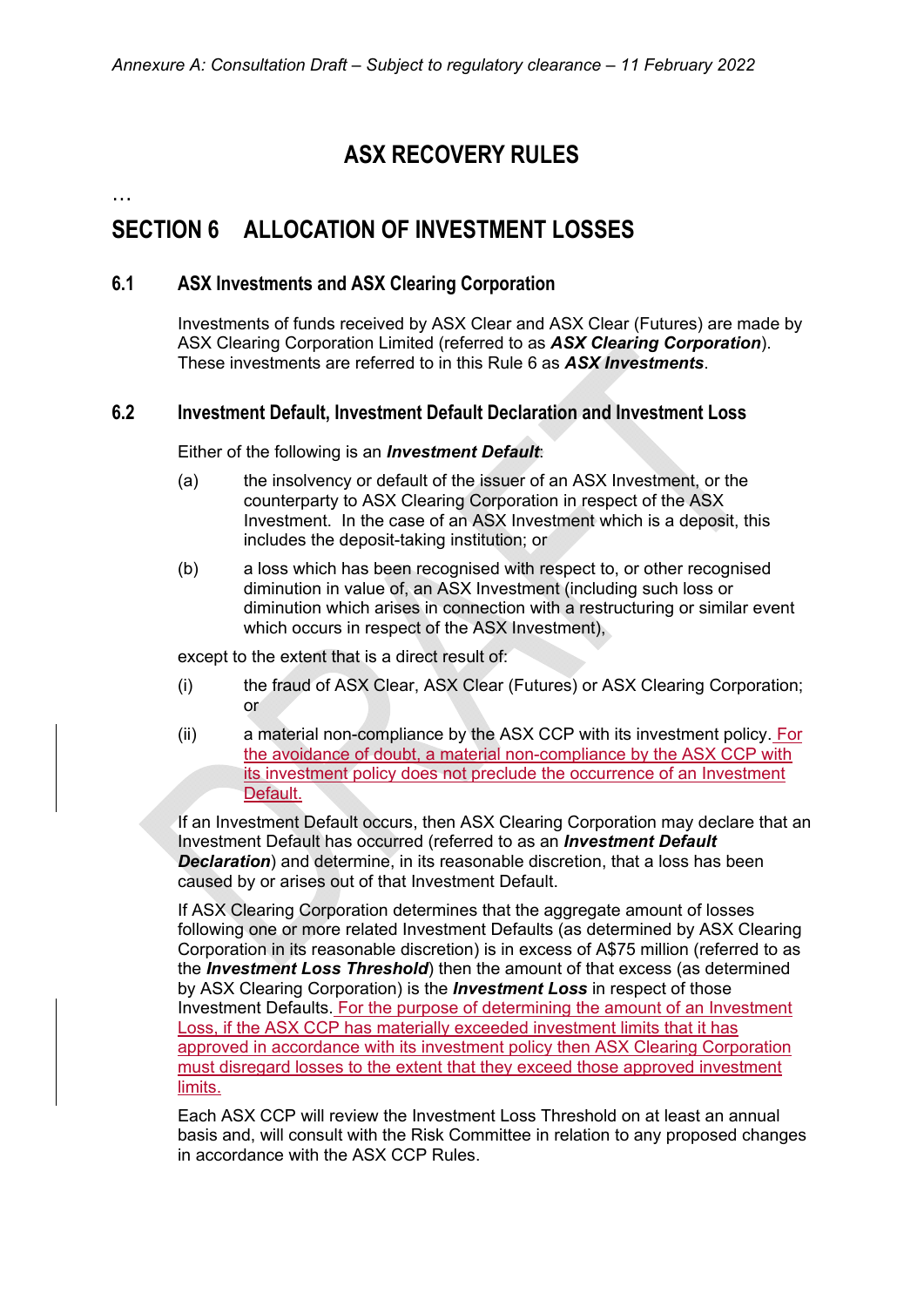# **6.3 Allocation of Investment Loss to ParticipantsSX CCP Investment Loss and Participant Investment Loss**

Each Investment Loss is to be allocated to each Participant in the following way:

- (a) ASX Clearing Corporation is to allocate an amount of the Investment Loss to the ASX CCP. This is to be determined on the basis of ASX Clearing Corporation's calculation of the interest which the ASX CCP holds in the total amount of ASX Investments. The amount so allocated to the ASX CCP is the *ASX CCP Investment Loss*; and
- (b) the ASX CCP is to allocate the ASX CCP Investment Loss which has been allocated to it to each Participant as at the time of the Investment Default Declaration. This allocation is to be determined on the basis of the ASX CCP's calculation of the amount representing funds which the Participant has paid to the ASX CCP in accordance with the Rules (including Participant Commitment, margin and excess cash) and which has been invested in ASX Investments as at the time of the Investment Default Declaration. The amount so allocated to a Participant in this manner is the *Participant Investment Loss*,.

provided that any Investment Loss incurred on an ASX Investment of Overnight Margin Monies, is to be allocated to each Participant that is not in Default at the time of the allocation in the following way:

- (c) ASX Clearing Corporation is to allocate the Investment Loss to ASX Clear (Futures). The amount so allocated to ASX Clear (Futures) is the *ASXCLF OM Investment Loss*; and
- (d) ASX Clear (Futures) is to allocate the ASXCLF OM Investment Loss to each Participant that is not in Default at the time of the allocation as follows:
	- (i) 40 per cent of the ASXCLF OM Investment Loss is to be allocated in proportion to the Participant's Adjusted Commitment;
	- (ii) 20 per cent of the ASXCLF OM Investment Loss is to be allocated only to those Participants that ASX Clear (Futures) has notified prior to the Investment Default are in scope to pay Overnight Margin Monies to ASX Clear (Futures) in proportion to the Participant's Adjusted Commitment; and
	- (iii) 40 per cent of the ASXCLF OM Investment Loss is to be allocated based on the total average Overnight Margin Monies paid by the Participant in the Calculation Period in respect of which the Participant's Adjusted Commitment was calculated.

 The amount so allocated to a Participant in this manner is the *Participant OM Investment Loss*.

The determination of these amounts is final and binding on the Participant, absent manifest error.

For the purpose of this Rule 6:

(e) "Overnight Margin Monies" means cash margin paid in United States Dollars to ASX Clear (Futures) in accordance with its overnight margining process;

(f) "Adjusted Commitment" means for a Futures Participant, that Participant's Futures Commitment as last notified to the Participant by ASX Clear (Futures) and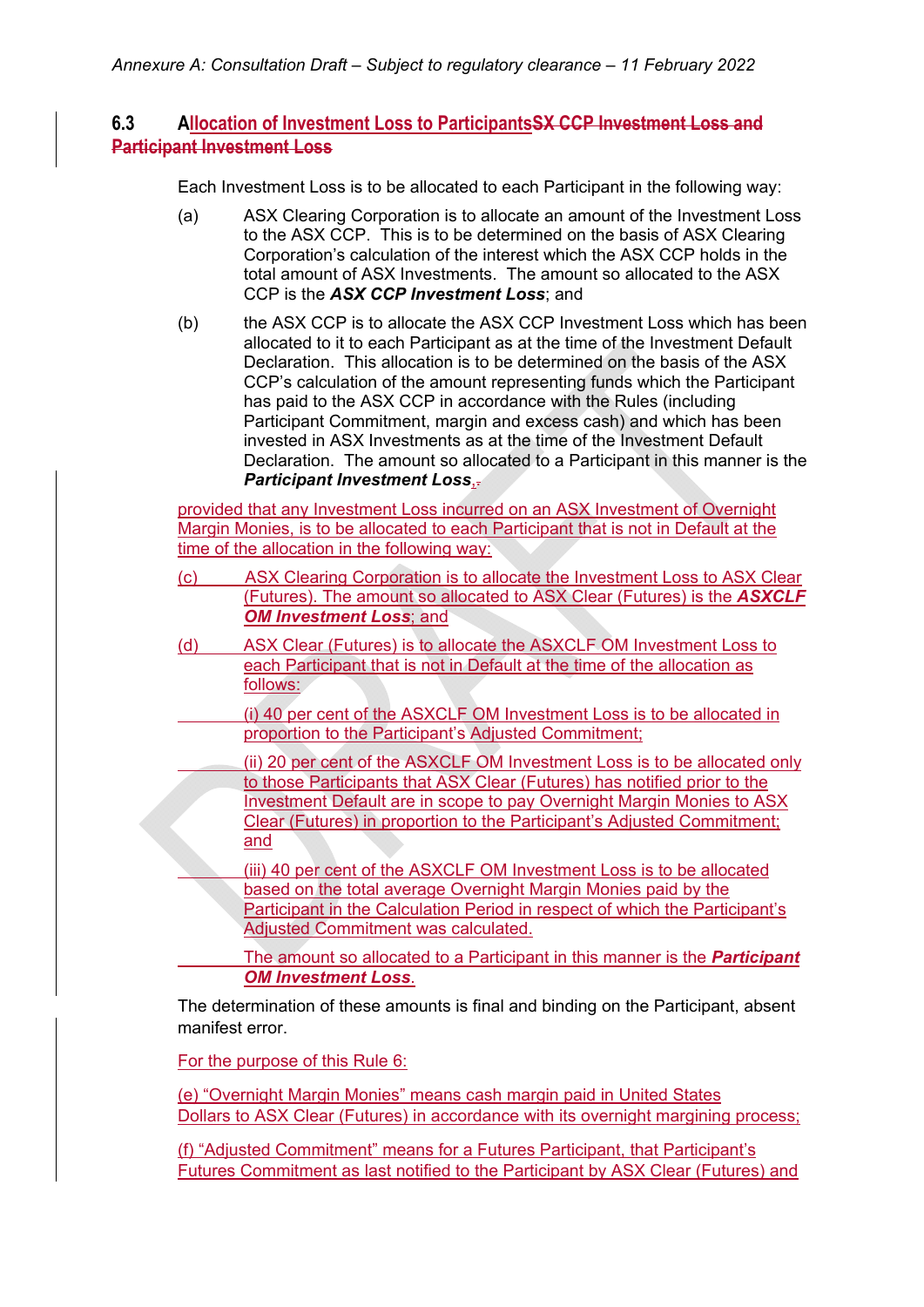for an OTC Participant that Participant's OTC Commitment as last notified to the Participant by ASX Clear (Futures) adjusted by reference to the OTC/Futures margin ratio for the Calculation Period used to size the Futures Commitment.

## **6.4 Allocation of Participant loss between Accountsto Participant Investment Loss**

The ASX CCP is to allocate the Participant Investment Loss for a Participant amongst the amounts representing funds which that Participant has paid to the ASX CCP in accordance with the Rules (including Participant Commitment, margin and excess cash) and which has been invested in ASX Investments as at the time of the Investment Default Declaration on a pro-rata basis across its relevant Accounts (including any Client Accounts). ASX Clear (Futures) is to allocate the Participant OM Investment Loss for a Participant across the Participant's Accounts (including any Client Accounts) on a pro rata basis, provided that such loss is allocated first to the Overnight Margin Monies (if any) paid by the Participant to ASX Clear (Futures) in respect of those Accounts and then to the amounts representing all other funds which the Participant has paid to ASX Clear (Futures) (including Participant Commitment, margin other than Overnight Margin Monies and excess cash) in accordance with the Rules and which has been invested in ASX Investments as at the time of the Investment Default Declaration. For these purposes ASX Clear (Futures) will use the exchange rate of the foreign currency transaction it has entered into (or the average rate of such transactions if there are more than one) in connection with the allocation of the Participant OM Investment Loss.

Each such amount is immediately reduced by the amount so allocated to it provided that no amount can be reduced to less than zero. If the amount of a Participant's Participant OM Investment Loss is greater than the funds (including Overnight Margin Monies) the Participant has paid to ASX Clear (Futures) and which have been invested in ASX Investments as at the time of the Investment Default Declaration, then the residual portion of the Participant's Participant OM Investment Loss will be reallocated among the other Participants of ASX Clear (Futures) with available funds in accordance with Rule 6.3.

With respect to a Participant Investment Loss or a Participant OM Investment Loss, Tthe Participant is to reinstate the amount of such a reduction (other than a reduction in Overnight Margin Monies) on or before the next Business Day in the manner specified in the Recovery Handbook.

The ASX CCP will notify each Participant of its Participant Investment Loss or Participant OM Investment Loss and the allocation of such Participant Investment Loss or Participant OM Investment Loss across each of its relevant Accounts. However, a failure to provide such a notification does not affect the allocation of the Participant Investment Loss or Participant OM Investment Loss for a Participant in accordance with this Rule  $6\overline{4}$ .

A Participant of ASX Clear (Futures) must provide each Client with, or direct each Client to, a copy of the Investment Loss Fact Sheet, in accordance with the Procedures.

## **6.5 Reimbursement of Recovered Amounts**

If the ASX CCP exercises its powers under this Rule 6 in respect of an Investment Default and the ASX CCP subsequently recovers an amount in respect of any ASX Investment which was the subject of the Investment Default, then the amount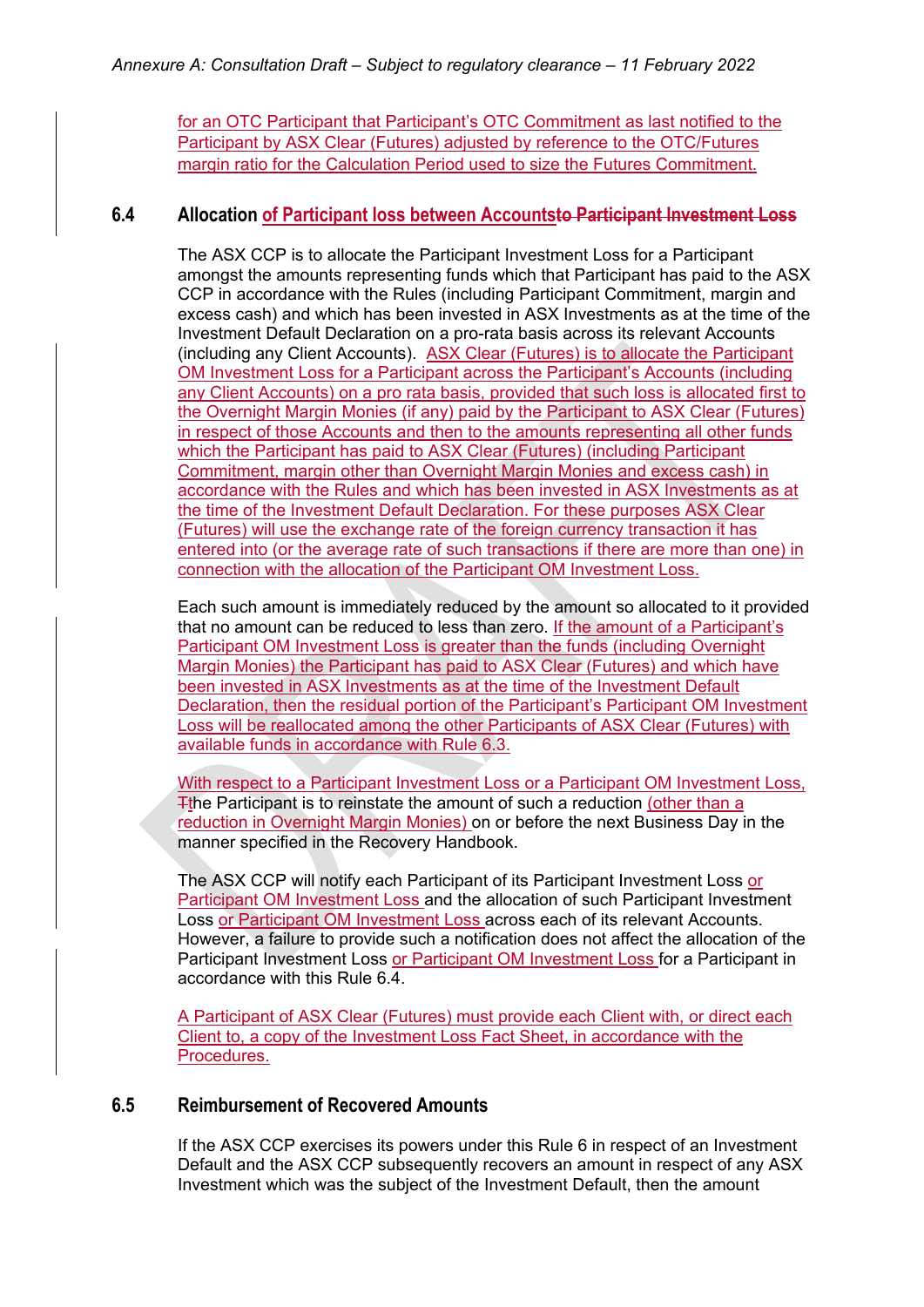recovered, less any costs and expenses incurred by either the ASX CCP or ASX Clearing Corporation in connection with the recovery, is the *Recovered Amount* for that Investment Default.

The ASX CCP must use the Recovered Amount in respect of an Investment Default to reimburse the Participants which suffered a reduction in the amount representing funds which the Participants have paid to the ASX CCP in accordance with the Rules (including Participant Commitment, margin including Overnight Margin Monies or excess cash) because of their Participant Investment Loss or Participant OM Investment Loss with respect to that Investment Default. This is to be reimbursed (by the means which the ASX CCP decides is appropriate) pro rata to those Participants up to the amount of the relevant reduction. Participants will be reimbursed up to the amount of the relevant reductions prior to the ASX CCP being reimbursed for any losses incurred in connection with the relevant Investment Defaults (excluding any costs and expenses incurred by the ASX CCP in connection with the applicable Investment Defaults).

However, the ASX CCP is not required to account to any Participant for any amount which is necessary to discharge any other overdue debt obligation of the Participant to the ASX CCP at that time.

# **ASX RECOVERY HANDBOOK**

# **SECTION 6 ALLOCATION OF INVESTMENT LOSSES**

…

….

### **6.4 Allocation of Participant loss between Accountsto Participant Investment Loss**

For the purpose of a Participant reinstating the amount of a reduction which has occurred in accordance with Rule 6 (Allocation of investment Losses), a Participant must pay the amount to be reinstated via a Cash Payment transaction in Austraclear which must be at the "Settled" state at the same time as applies in respect of payments of margin payable on that day or as otherwise required by the ASX CCP.

Upon commencement of the ASXCLF OM Investment Loss rules, a Participant of ASX Clear (Futures) must provide each new Client with, or direct the new Client to, a copy of the Investment Loss Fact Sheet, before the Participant holds an Open Position for that Client.

Within three months of the commencement of the ASXCLF OM Investment Loss rules, a Participant of ASX Clear (Futures) must provide each existing Client with, or direct the existing Client to, a copy of the Investment Loss Fact Sheet.